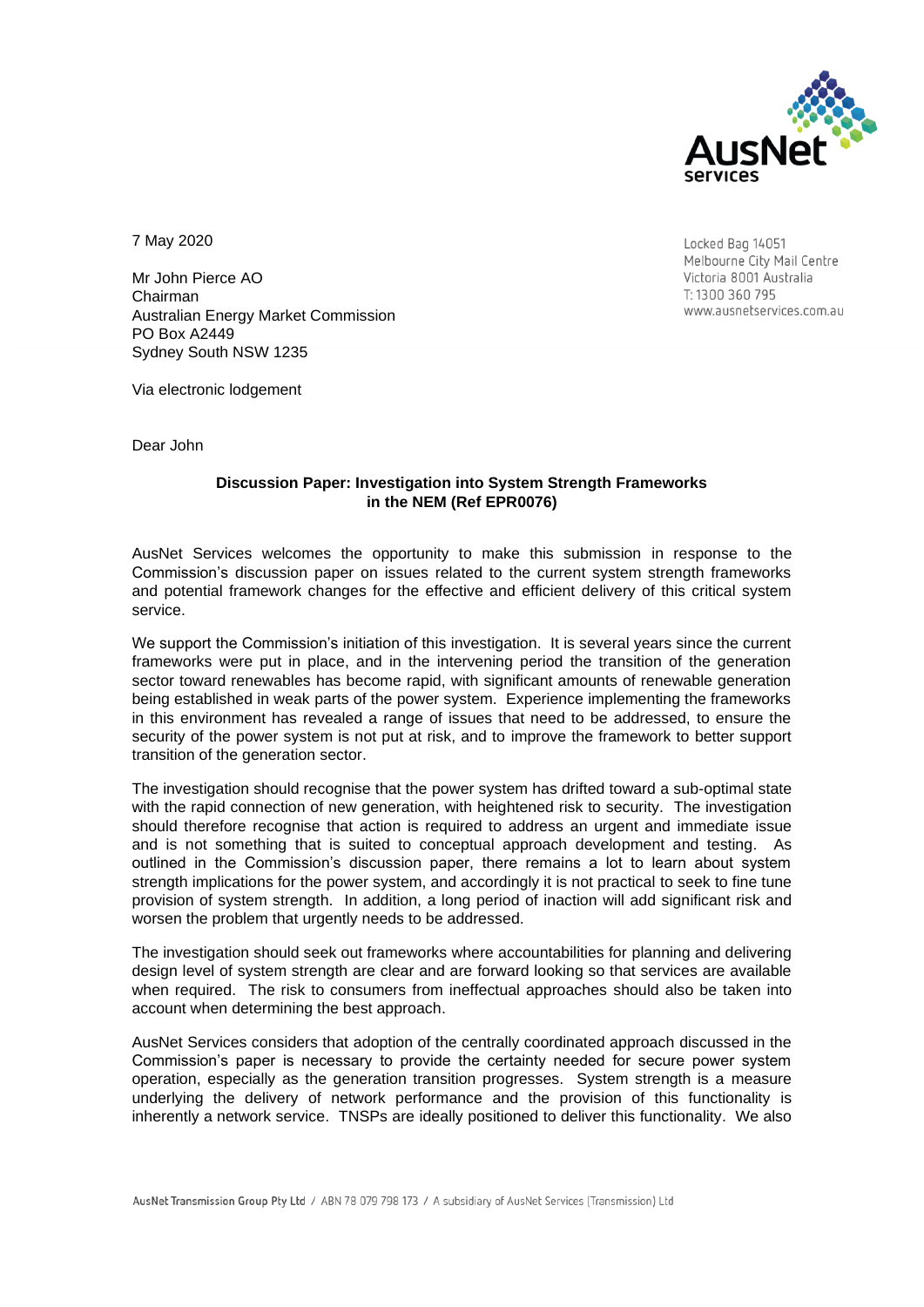note the impact on system strength levels arising from planned network outages and other contingencies, and the need to design levels of system strength to account for these events and provide for operational flexibility.

We have also given consideration to the implications in relation to distribution networks. As well as owning and operating Victoria's transmission system, AusNet Services owns the distribution network serving the outer eastern metropolitan area of Melbourne and the east of Victoria.

There are a number of features within the distribution services landscape that add complexity to the consideration of system strength implications. And while system security is a lesser concern from eroding system strength within the distribution network, the impacts on network services for customers can be severe. Consideration of the appropriate system strength frameworks for the distribution networks is also necessary in the AEMCs investigation.

Our conclusion is that the Commission's investigation is critical and must lead to reform of the frameworks to address deficiencies in the maintaining of system strength levels that have become apparent with dispersed responsibilities Reforms should ensure that adequate levels of system strength are efficiently and effectively provided going forward to ensure the power system can develop and be operated optimally.

Our detailed response is contained in the Attachment, which applies the Commission's submission template.

Please contact Charlotte Eddy, Manager Economic Regulation on 03 9695 6309, if we can assist with any queries in relation to this submission.

Yours sincerely,

Tom Hallam **General Manager Regulation and Network Strategy**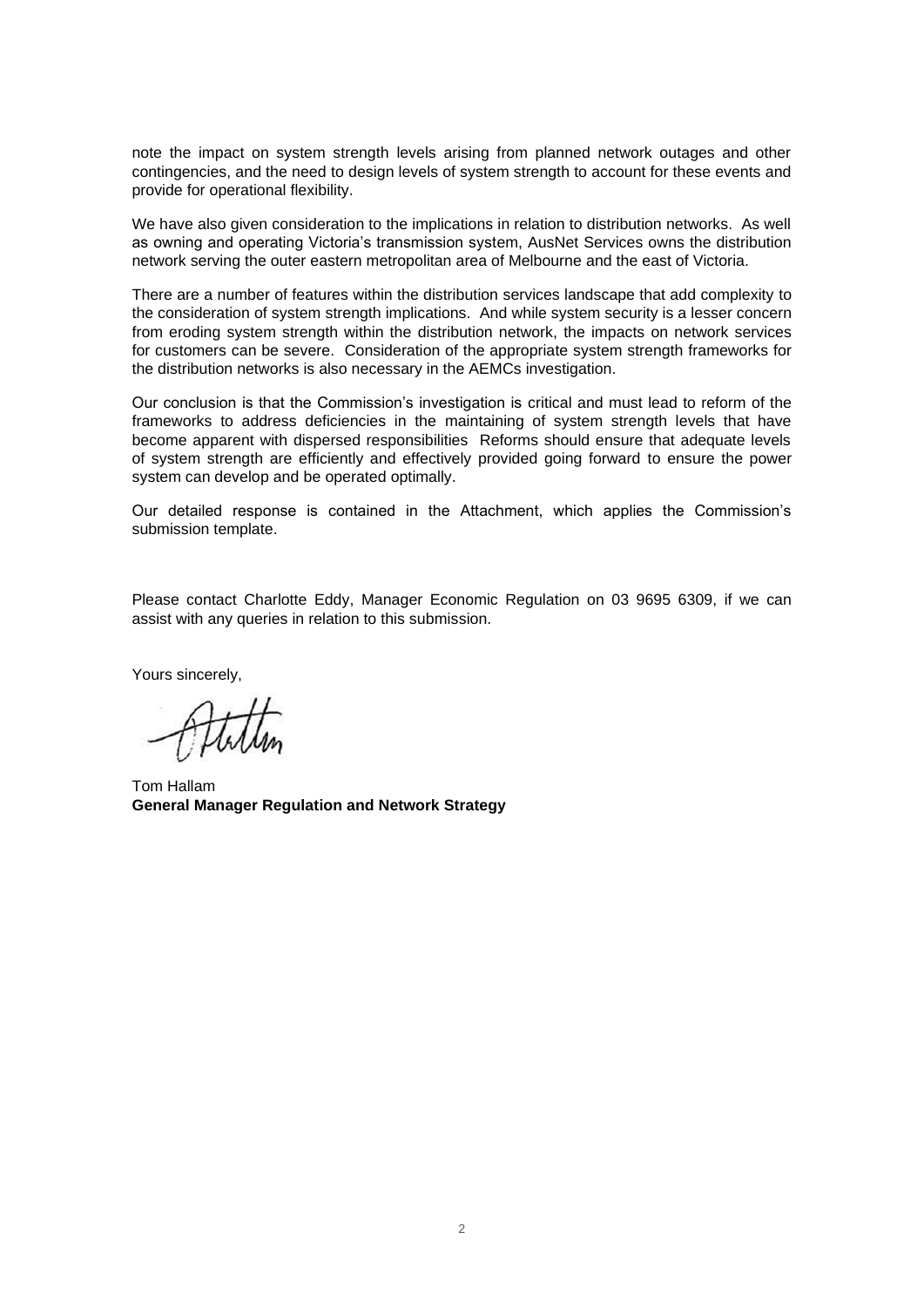# **Investigation into system strength frameworks in the NEM** STAKEHOLDER SUBMISSION TEMPLATE

The template below has been developed to enable stakeholders to provide their feedback on specific questions that the Commission is interested in due to the discussion paper. It is designed to assist stakeholders provide valuable input on those questions the Commission is interested in. However, it is not meant to restrict any other issues that strakeholders would like to provide feedback on.

#### **SUBMITTER DETAILS**

| <b>ORGANISATION:</b> |               | AusNet Services                      |
|----------------------|---------------|--------------------------------------|
|                      | <b>NAME:</b>  | Charlotte Eddy                       |
| <b>CONTACT</b>       | <b>EMAIL:</b> | Charlotte.eddy@ausnetservices.com.au |
|                      | <b>PHONE:</b> | 03 969 6309                          |

### **CHAPTER 2** – KEY ISSUES WITH THE CURRENT SYSTEM STRENGTH FRAMEWORKS

#### **Section 2.3 – Key issues of the minimum system strength framework**

|                                                                                                                | AusNet Services is the Victorian transmission network owner, manager and operator. We agree with the<br>Commission that the reactive approach of the current framework is an issue that needs to be addressed. There are<br>significant capability limitations in the network to support the transition to (mainly inverter connected) renewable<br>energy sources in the regional network, and system strength issues also impact operability of the transmission<br>network.                                                                                                                                                                                                                                      |
|----------------------------------------------------------------------------------------------------------------|---------------------------------------------------------------------------------------------------------------------------------------------------------------------------------------------------------------------------------------------------------------------------------------------------------------------------------------------------------------------------------------------------------------------------------------------------------------------------------------------------------------------------------------------------------------------------------------------------------------------------------------------------------------------------------------------------------------------|
| 1. Do stakeholders agree with the AEMC's assessment of the<br>issues of the minimum system strength framework? | Our observation is that the issues identified in the paper need to be addressed, and we concur with the<br>Commission's conclusion (page 30) that future regulatory frameworks for system strength will need to recognise<br>the different values that system strength can provide, including system security, resilience, alleviating constraints<br>on dispatch and supporting efficient investment in new capacity.                                                                                                                                                                                                                                                                                              |
|                                                                                                                | As noted by the Commission (page 12) when a system strength shortfall is declared, problems are already<br>prevailing, rather than having been averted. The methodology for setting minimum system strength levels has, in<br>our view, not reflected the issues prevailing in north west Victoria for at least two years before a system strength<br>shortfall was ultimately declared fo this region. The experience is that significant non-synchronous generation has<br>been curtailed, and new connection are facing long delays, or unable to be connected, in North Western Victoria.<br>This reflects that the system is operating too close to the edge of stability. Headroom is required to ensure that |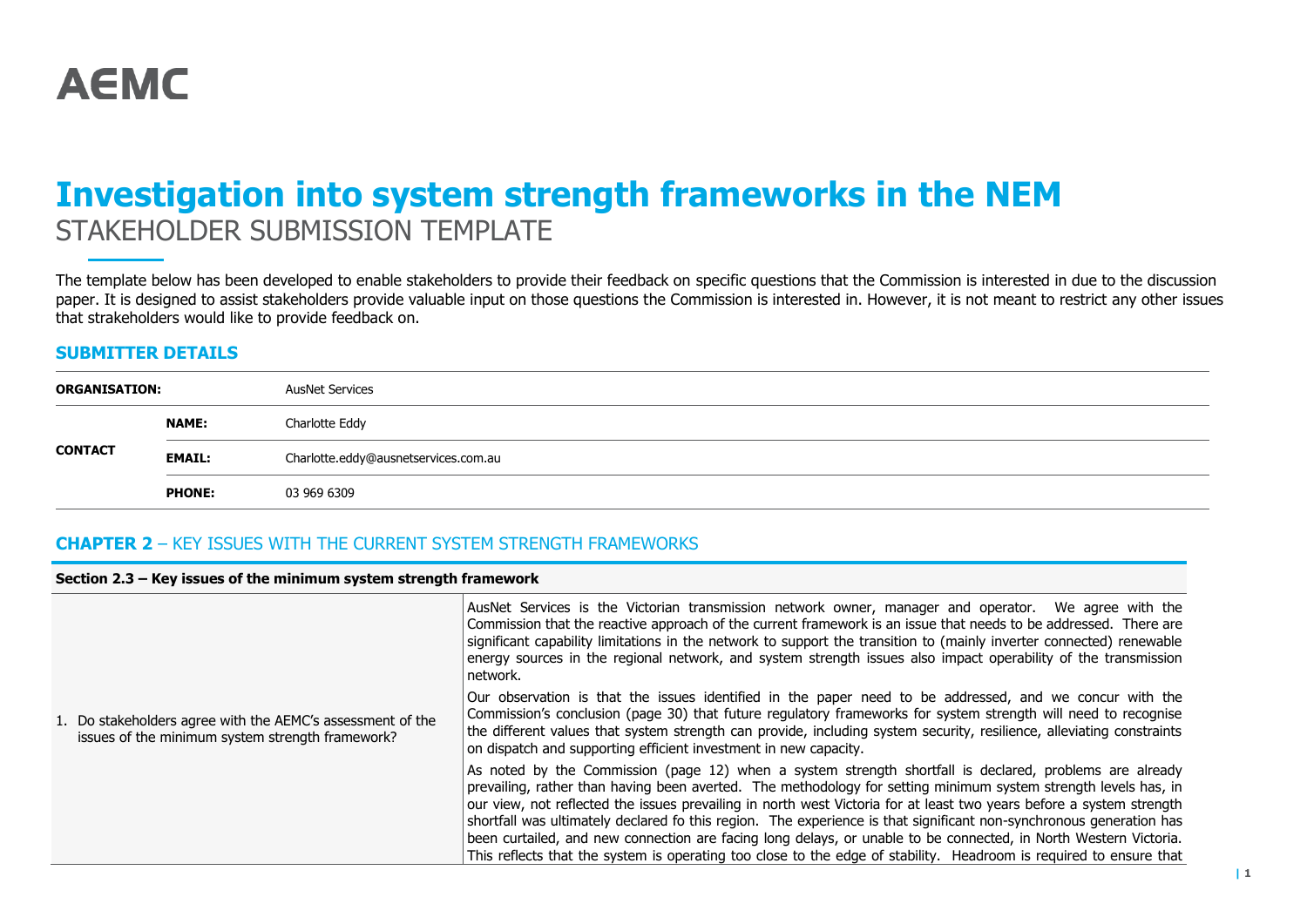|                                                                   | new generation development, in conjunction with non-normal network operating configurations, does not impact<br>security.                                                                                                                                                                                                                                                                                                                                       |
|-------------------------------------------------------------------|-----------------------------------------------------------------------------------------------------------------------------------------------------------------------------------------------------------------------------------------------------------------------------------------------------------------------------------------------------------------------------------------------------------------------------------------------------------------|
|                                                                   | The assessment of system strength needs is not sufficiently forward looking. It does not enable the services to be<br>most effectively delivered, with continuity and timeliness, and to account for different scenarios in development of<br>the power system.                                                                                                                                                                                                 |
|                                                                   | The consultation paper already addresses:                                                                                                                                                                                                                                                                                                                                                                                                                       |
|                                                                   | System strength definition may need to include parameters beyond fault current (as AEMO has pointed<br>$\bullet$<br>out)                                                                                                                                                                                                                                                                                                                                        |
|                                                                   | Lack of consideration of non-credible contingencies<br>$\bullet$                                                                                                                                                                                                                                                                                                                                                                                                |
|                                                                   | Lack of margin for resilience<br>$\bullet$                                                                                                                                                                                                                                                                                                                                                                                                                      |
| 2. Have stakeholders identified any other significant issues as a | Efficient allocation of responsibility between AEMO and the TNSP (we perceive this as a clarification of<br>$\bullet$<br>accountabilities rather than an allocation issue)                                                                                                                                                                                                                                                                                      |
| result of the minimum system strength framework?                  | In addition to these, the assessment of system strength needs is not sufficiently forward looking. It does not<br>enable the services to be most effectively delivered, with continuity and timeliness, and to account for different<br>scenarios in development of the power system.                                                                                                                                                                           |
|                                                                   | Specific consideration of the need for outages for planned maintenance and inspections activities as well as project<br>delivery (connections, augmentation and replacement) is required in the new framework. Having a system that<br>only operates satisfactorily when all assets are in service and does not allow standard operational activities to be<br>completed without interruption of service to generators and/or energy consumer is not practical. |
|                                                                   |                                                                                                                                                                                                                                                                                                                                                                                                                                                                 |

### **Section 2.4 – Key issues of the "do no harm" framework**

|  | 3. Do stakeholders agree with this assessment of the issues of<br>"do no harm" framework?                  | As the Commission identifies in the discussion paper (page 45), sufficient system strength is a condition precedent<br>for the secure operation of the system. We agree that the issues identified impact the effectiveness of the 'do no<br>harm' framework. Analysis to determine impact is complex, time-consuming, require mulitple iterations and may<br>lack reasonable accuracy. It is also unlikely to capture all relevant parameters. Overall, the current approach<br>tends to the conclusion that the connection of generators is impacting the power system, when in the midst of the<br>rapidly changing generation mix (a change sought by society) system strength should be viewed as a component of<br>shared network or system capability, and hosting capacity, hence a driver of wider economic benefit. |
|--|------------------------------------------------------------------------------------------------------------|-------------------------------------------------------------------------------------------------------------------------------------------------------------------------------------------------------------------------------------------------------------------------------------------------------------------------------------------------------------------------------------------------------------------------------------------------------------------------------------------------------------------------------------------------------------------------------------------------------------------------------------------------------------------------------------------------------------------------------------------------------------------------------------------------------------------------------|
|  | 4. Have stakeholders identified any other significant issues as a<br>result of the "do no harm" framework? | We consider the current framework creates a disconnect between the responsibility to maintain power system<br>strength/security and the function to design, maintain, operate and control the provision of equipment required to<br>do this function.                                                                                                                                                                                                                                                                                                                                                                                                                                                                                                                                                                         |
|  |                                                                                                            | An implication is delegation to connecting parties the provision, design and operation of assets to provide services<br>for functionality that is complex, where knowledge amongst experts continues to grow, and has system wide                                                                                                                                                                                                                                                                                                                                                                                                                                                                                                                                                                                             |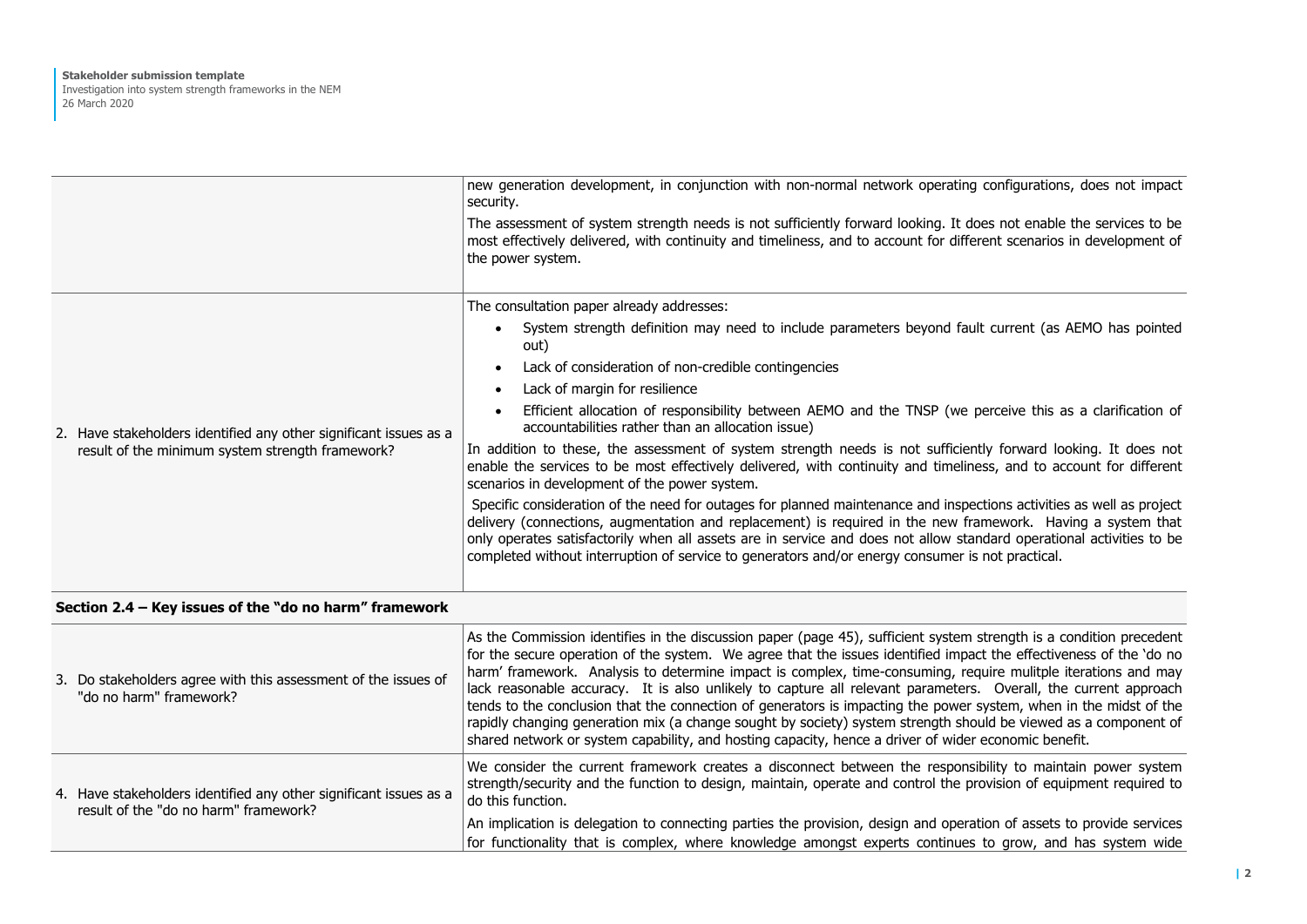|  |                                                                                                     | impacts. The connecting generators that are responsible for these decisions under the "do no harm" framework are<br>not specialists in this field, have a different market role, do not have access to detailed models and information to<br>enable a system wide perspective and have commercial incentives to minimise the functionality and thereby the<br>cost of solutions they are required to implement at the expense of cheaper regional or system wide solutions. This<br>mismatch in responsibilities and capability combined with commercial drivers is bound to result in sub-optimal<br>outcomes, including through overbuilding of assets. |
|--|-----------------------------------------------------------------------------------------------------|-----------------------------------------------------------------------------------------------------------------------------------------------------------------------------------------------------------------------------------------------------------------------------------------------------------------------------------------------------------------------------------------------------------------------------------------------------------------------------------------------------------------------------------------------------------------------------------------------------------------------------------------------------------|
|  |                                                                                                     | The result of do no harm is likely to be insufficient system strength measures that are not optimally located and are<br>poorly coordinated. A contributor to poor coordination would be that the primary objective of any facilities is to<br>support the delivery of the service providers energy, and accordingly its competitive energy position.                                                                                                                                                                                                                                                                                                     |
|  |                                                                                                     | The framework results ultimately in the crowding out of potential scale-efficient and optimised shared system<br>solutions, which ultimately results in more costly outcomes for consumers.                                                                                                                                                                                                                                                                                                                                                                                                                                                               |
|  | Section 2.7 – Conclusion                                                                            |                                                                                                                                                                                                                                                                                                                                                                                                                                                                                                                                                                                                                                                           |
|  | 5. What are stakeholders views on the Commission's proposal                                         | Provision of system strength under the current framework has provided valuable learnings, which can inform<br>direction for an improved framework. Starting from that point, it is clear that a more integrated approach would be<br>beneficial.                                                                                                                                                                                                                                                                                                                                                                                                          |
|  | to consider evolving the framework to a more integrated<br>approach for system strength in the NEM? | However, it is critical to recognise that the power system is already in a sub-optimal (and precarious) state,<br>therefore, the approach needs to recognise this is an urgent and immediate issue, not a future challenge that we<br>can consider at length and await evolution of an ideal framework. There is an immediate problem that requires<br>urgent and immediate action.                                                                                                                                                                                                                                                                       |

## **CHAPTER 3** – CONSIDERATIONS FOR PROVISION OF SYSTEM STRENGTH

| Section 3.1 - What is system strength?                                                 |                                                                                                                                                                                                                                                                                                                                                                                                                                                                                                                                                                                                                                                                                                                                        |  |
|----------------------------------------------------------------------------------------|----------------------------------------------------------------------------------------------------------------------------------------------------------------------------------------------------------------------------------------------------------------------------------------------------------------------------------------------------------------------------------------------------------------------------------------------------------------------------------------------------------------------------------------------------------------------------------------------------------------------------------------------------------------------------------------------------------------------------------------|--|
| 6. Do stakeholders agree with the Commission's<br>characterisation of system strength? | We agree with the Commission's analysis and assessment in the discussion paper that the current approach of<br>using a three phase fault level as proxy does not necessarily provide a complete description of the system strength<br>service. It is important that the framework recognise the interdependence on system strength and network<br>operability and implications of system strength for network design. This is reflected in Figure 1 / Figure 3.3 of the<br>discussion paper, however the upper limit should recognise network asset and service performance impacts. The<br>TNSP has substantial NER system security accountabilities that would include identifying requirements for and<br>managing system strength. |  |
|                                                                                        | In essence, system strength is a term that captures various characteristics underlying transmission network<br>capability, i.e. system strength is inherent in defining network capability.                                                                                                                                                                                                                                                                                                                                                                                                                                                                                                                                            |  |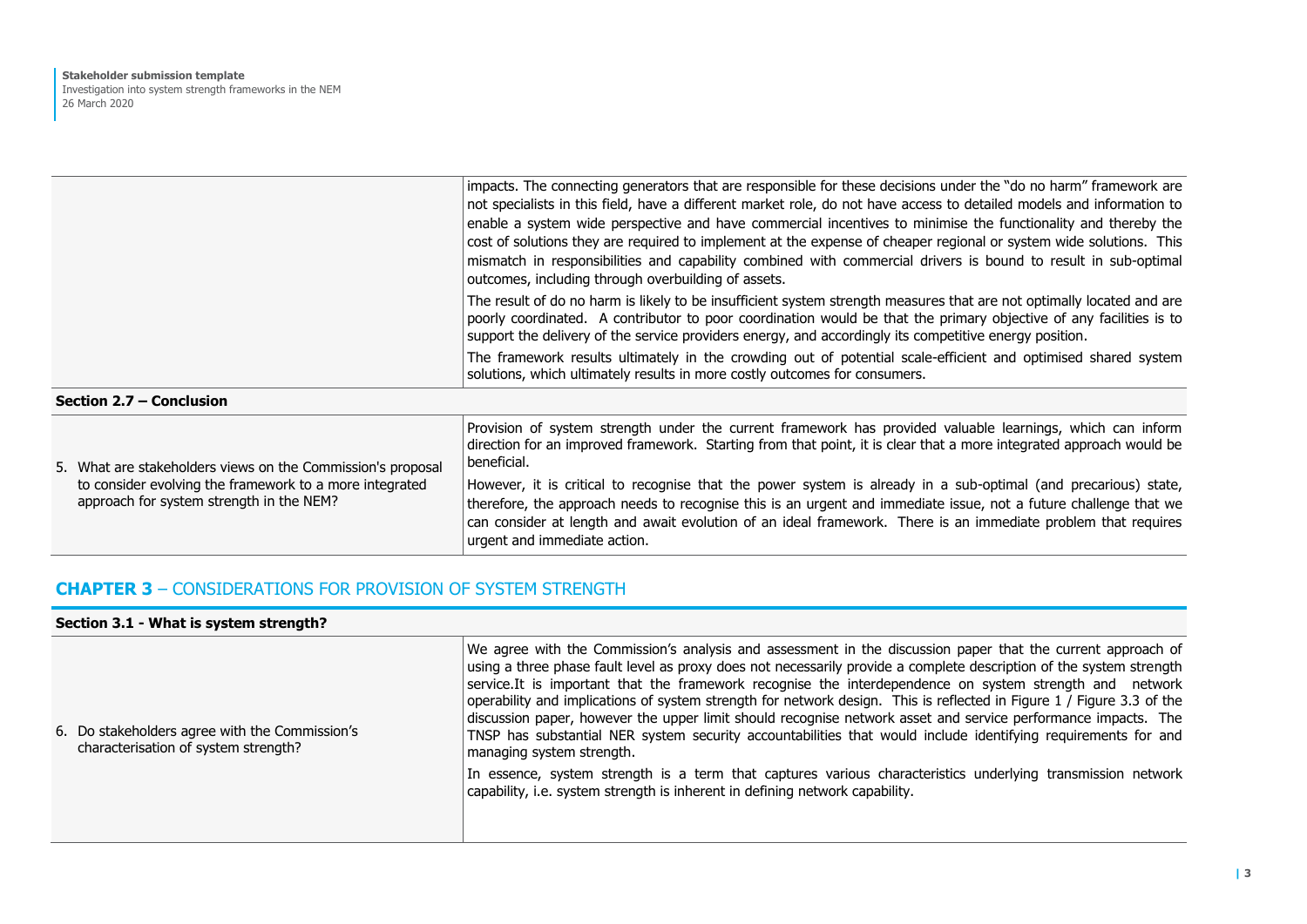| 7. Has the Commission set out all the necessary considerations<br>for defining a system strength service? If not, what additional<br>considerations could be included?                 | As noted in response to Q4, there is likely some way to go before all the interdependencies affecting, and therefore<br>defining, system strength, are fully understood. This means that there can be no precision in setting levels of<br>system strength, and this is an area where a conservative outcome is necessary to ensure the framework<br>confidently supports system security.                                                                                     |
|----------------------------------------------------------------------------------------------------------------------------------------------------------------------------------------|--------------------------------------------------------------------------------------------------------------------------------------------------------------------------------------------------------------------------------------------------------------------------------------------------------------------------------------------------------------------------------------------------------------------------------------------------------------------------------|
| 8. Do stakeholders consider the regulatory definition of system<br>strength should be updated/changed? If not, why not? If so,                                                         | As discussed in response to previous questions, system strength is a complex concept, and the technical expertise<br>to determine the specifics may be sparse and spread in the industry. Potentially drawing these skills together in a<br>truly expert panel, also including expert external assistance, is warranted.                                                                                                                                                       |
| how could this be done?                                                                                                                                                                | This group should be able to advise on the what other properties, in addition to minimum fault level, would be<br>useful in defining system strength,                                                                                                                                                                                                                                                                                                                          |
| 9. Do stakeholders consider that the system strength definition<br>should recognise active and passive system strength<br>procurement? If not, why not? If so, how could this be done? | The sources that may contribute to system strength may be considered per the discussion in section 3.1.2 of the<br>discussion paper. However, it is not clear that this is necessary to place obligations on the responsible party, who<br>we think is the TNSP, to maintain prescribed levels.                                                                                                                                                                                |
| 10. Do stakeholders agree that clarifying the NER system<br>strength service definition is likely to contribute to<br>more/broader options for the system strength provision?          | It is unclear whether more or broader options would arise. However, an improved definition would better enable<br>this prime indicator for system security to be managed. It is not clear yet that system strength can be better<br>defined. It is also unclear whether attempting this, to seek out further options for provision of system strength will<br>be fruitful. This does not reflect that there is an immediate problem that requires urgent and immediate action. |
| 11. Are there any additional sources of fault current in the NEM<br>that can contribute to meeting system strength needs?                                                              | AusNet Services is not aware of any additional sources of system strength                                                                                                                                                                                                                                                                                                                                                                                                      |
| 12. Are there any other technologies in the NEM that can<br>contribute to meeting system strength needs that should be                                                                 | The consultation paper discusses the accretive value to system strength of grid forming inverters, however also<br>makes the point that the operation of this type of inverter on transmission systems is unproven (page 36). It is not<br>clear that grid forming inverters could contribute to meeting system strength needs, as distinct from enabling the<br>associated generator to operate in network areas with low system strength.                                    |
| considered?                                                                                                                                                                            | Given the technology is unproven, there may not be benefit to developing a framework that assumes contribution<br>from this source.                                                                                                                                                                                                                                                                                                                                            |
|                                                                                                                                                                                        | Nevertheless, the framework should provide room for future technologies to be included if they emerge as effective<br>sources.                                                                                                                                                                                                                                                                                                                                                 |
| Section 3.2 - Why is system strength needed?                                                                                                                                           |                                                                                                                                                                                                                                                                                                                                                                                                                                                                                |
| 13. Do stakeholders agree with why system strength is needed?                                                                                                                          | The consultation paper assessment of why system strength, maintained within system design levels, is needed.<br>Per our response to Q6, system strength is a characteristic in defining network capability                                                                                                                                                                                                                                                                     |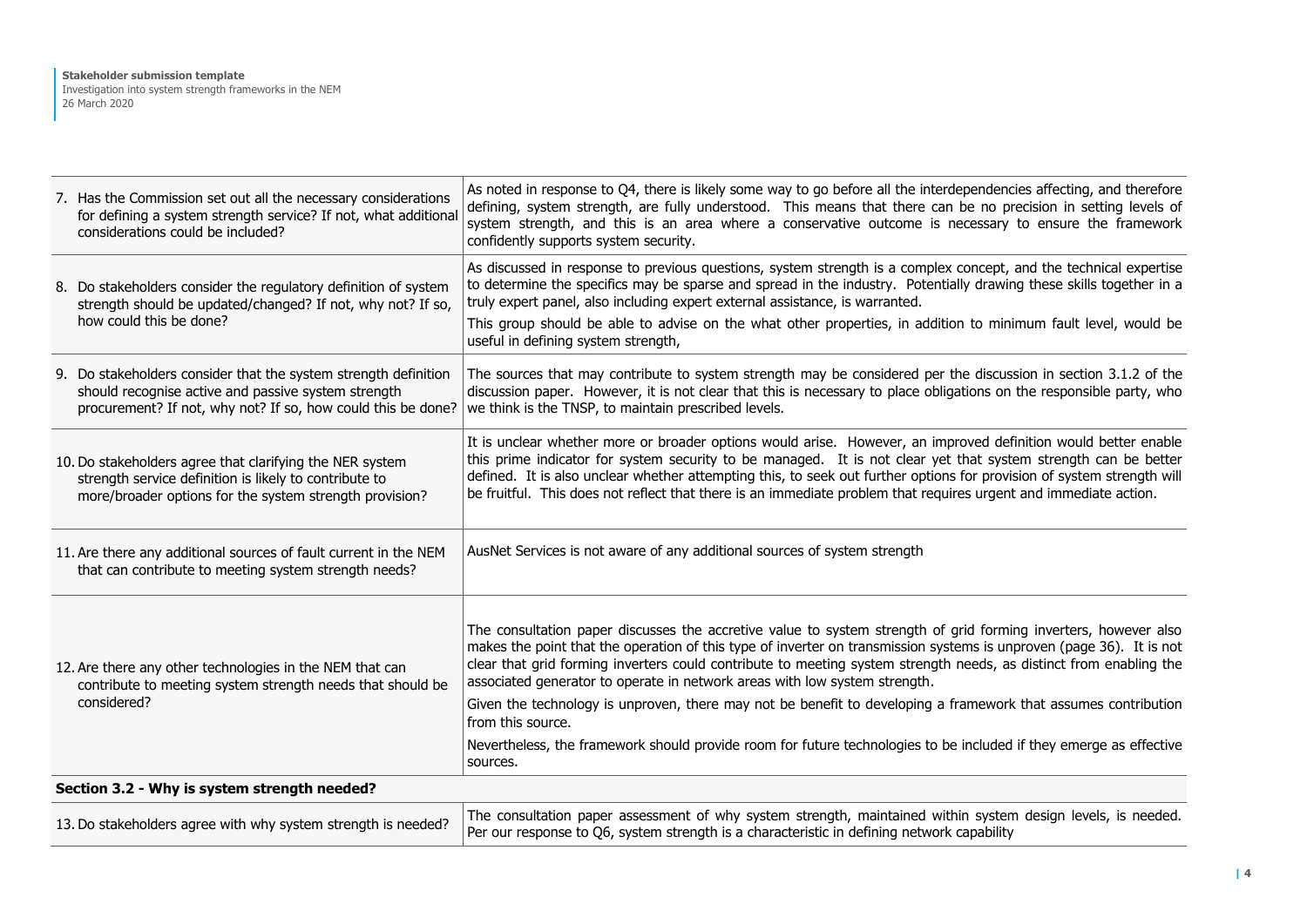| 14. Are there any additional reasons for why system strength is<br>needed in a power system?                             | System strength is a key consideration in assessing and ensuring operational flexibility, resilience in contingency<br>events, system security, and ability to accommodate a diverse and dynamic mix of generation types                                                                                                                                                                                                                                                                                                                                                         |
|--------------------------------------------------------------------------------------------------------------------------|----------------------------------------------------------------------------------------------------------------------------------------------------------------------------------------------------------------------------------------------------------------------------------------------------------------------------------------------------------------------------------------------------------------------------------------------------------------------------------------------------------------------------------------------------------------------------------|
| 15. Do stakeholders agree with the characterisation of the impact<br>of inverter-based generation on system strength?    | Our understanding is consistent with the Commission's characterisation.                                                                                                                                                                                                                                                                                                                                                                                                                                                                                                          |
| 16. Are there any additional impacts on system strength that                                                             | The ISP identifies an optimal development plan for the power system. This enables valuable insights into how<br>system strength might alter in parts of the network over time. A forward looking approach, based on the ISP,<br>would identify where and when system strength issues are likely to eventuate in the power system                                                                                                                                                                                                                                                 |
| should be taken into account?                                                                                            | The new framework must align with the optimal power system development pathway, allowing for system strength<br>developments to occur in concert with development of the generation mix.                                                                                                                                                                                                                                                                                                                                                                                         |
| Section 3.3 - The provision of system strength in the NEM                                                                |                                                                                                                                                                                                                                                                                                                                                                                                                                                                                                                                                                                  |
| 17. Do stakeholders agree that with the characterisation of<br>system strength thresholds?                               | The discussion on thresholds in the consultation paper captures the key characteristics. Potentially, reporting on<br>system strength across the power system could identify each location against this threshold set. Depending on the<br>projected system development this may allow stakeholders to observe the likely progression of system strength<br>impacts.                                                                                                                                                                                                             |
| 18. Are there any additional thresholds or alternative<br>characterisations that might be included in the investigation? | System strength should be considered as an inherent requirement of the power system, a network service, and<br>should be planned and managed in a similar way to transmission capacity. From the discussion it may be inferred<br>that system strength has attributes applicable to an optional "service" that could be procured occasionally/as<br>required. This notion does not represent the true nature and need for system strength, or alternatively may be a<br>paradigm shift that is not yet within reach given the current issues that need to be urgently addressed. |
|                                                                                                                          | As we have noted in response to Q2, specific consideration of the need for outages for planned maintenance and<br>inspections activities as well as project delivery (connections, augmentation and replacement) is required in the<br>new framework. Having a system that only operates satisfactorily when all assets are in service is not practical.                                                                                                                                                                                                                         |
|                                                                                                                          | As well as consideration of other than normal, all elements in service network configuration, the assumptions for<br>other key inputs, such as for synchronous generation on line, should be understood by stakeholders and be<br>transparent. The assumptions made will affect the outcomes of the system strength assessments.                                                                                                                                                                                                                                                 |
| Section 3.4 - The provision of system strength in the NEM                                                                |                                                                                                                                                                                                                                                                                                                                                                                                                                                                                                                                                                                  |
| 19. Do stakeholders agree with the system strength attributes?                                                           | Our understanding is consistent with the discussion in the consultation paper.                                                                                                                                                                                                                                                                                                                                                                                                                                                                                                   |
| 20. Are there any additional attributes of system strength that<br>the Commission should be aware of?                    | Refer response to Q8 and Q18 in particular                                                                                                                                                                                                                                                                                                                                                                                                                                                                                                                                       |

# **CHAPTER 4** – EVOLVING SYSTEM STRENGTH FRAMEWORKS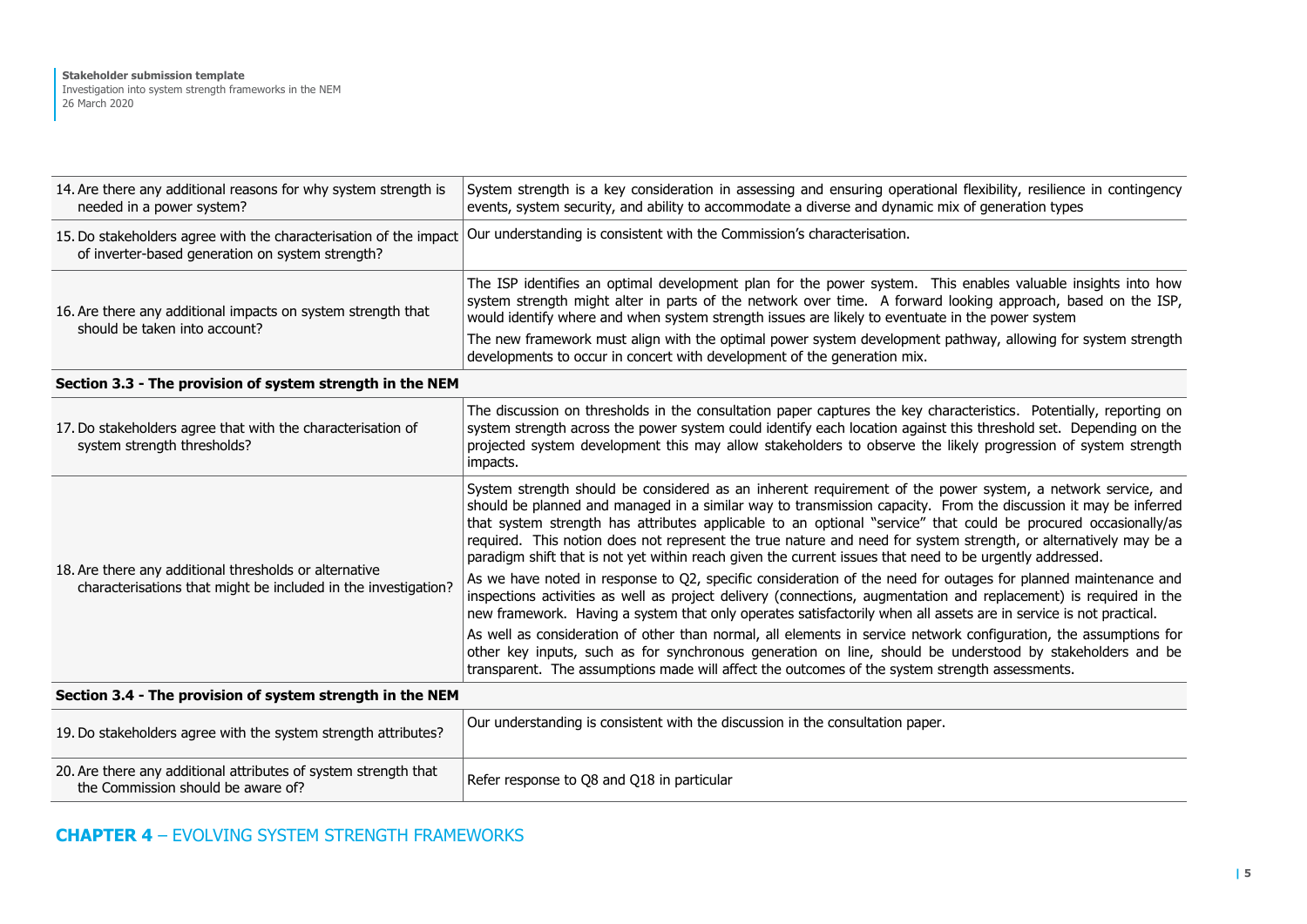#### **Section 4.1 - Approach to developing a new framework**

|                                                                                                                                                                                           | The proposed approach will enable holistic evaluation of the framework options, in respect of whether they can be<br>practically implemented and achieve technical criteria.                                                                                                                                                                                                                                                                                                                                                                   |
|-------------------------------------------------------------------------------------------------------------------------------------------------------------------------------------------|------------------------------------------------------------------------------------------------------------------------------------------------------------------------------------------------------------------------------------------------------------------------------------------------------------------------------------------------------------------------------------------------------------------------------------------------------------------------------------------------------------------------------------------------|
|                                                                                                                                                                                           | However, they do not appear to explore the relative efficiencies.                                                                                                                                                                                                                                                                                                                                                                                                                                                                              |
|                                                                                                                                                                                           | Per our response to Q5, it is critical to recognise that power system is already in a sub-optimal (and precarious)<br>state in Victoria, therefore the approach needs to recognise this is an urgent and immediate issue, and a lengthy<br>approach to consider all possibilities cannot be afforded. There is an immediate problem that requires urgent and<br>immediate action.                                                                                                                                                              |
| 21. Do stakeholders agree with approach (Plan, Procure, Price,<br>Pay) to developing a new framework for system strength?<br>Are there additional steps/concepts that should be explored? | The risk to consumers of not providing timely and adequate system strength services is considerable and should be<br>taken into account when determining the best approach (market or centralised coordinated) and the certainty that<br>these approaches will provide the necessary service.                                                                                                                                                                                                                                                  |
|                                                                                                                                                                                           | The risk (of losing supply and/or System Black) is so great that in the short-term the more certain centralised<br>coordinated approach seems clearly superior, and much better aligned with the underlying nature of system<br>strength, i.e. it is essentially a characteristic of network capability, and most effectively addressed in provision of<br>that service. The time to design, trial and prove the effectiveness of a market and allow this to mature and deliver<br>solutions does not recognise the current urgency and risks. |
|                                                                                                                                                                                           | Work on developing and detailing market solutions could also continue in parallel, identifying practicality and<br>efficiency and how these could be integrated or how transition might occur.                                                                                                                                                                                                                                                                                                                                                 |
| Section 4.2 - Models for delivering system strength                                                                                                                                       |                                                                                                                                                                                                                                                                                                                                                                                                                                                                                                                                                |
| 22. Do stakeholders agree with the summary of the potential<br>capabilities of each system strength model in Table 4.1?                                                                   | We broadly agree with the assessment. However, the bottom 3 questions, which are important criteria outside of<br>the 4 Ps, are rated on a continuum. We would expect that a transparent and well explained centralised<br>coordinated approach would provide greater certainty in meeting the identified criteria than the other options. This<br>is due to single point accountability that is strongest in this option                                                                                                                      |
| Section 4.3 - Model 1: Centrally Coordinated                                                                                                                                              |                                                                                                                                                                                                                                                                                                                                                                                                                                                                                                                                                |
| 23. Do stakeholders agree with the characterisation and<br>assessment of a centrally coordinated model? Are there any<br>other advantages and/or challenges?                              | We broadly agree with the assessment. An important advantage of the centrally coordinated model is that it<br>exhibits greater (concentrated) accountability for critical system security obligations.                                                                                                                                                                                                                                                                                                                                         |
| Section 4.4 - Model 2: Market based decentralised                                                                                                                                         |                                                                                                                                                                                                                                                                                                                                                                                                                                                                                                                                                |
| 24. Do stakeholders agree with the characterisation and<br>assessment of a market based decentralised model? Are<br>there any other advantages and/or challenges?                         | We broadly agree with the assessment / characterisation. However, the characterisation depicted for longer term<br>planning is actually more relevant to shorter timeframe considerations. Evolution of system strength capability in<br>alignment with the NEM strategic development plan would likely be a challenge for each of options 2-4.                                                                                                                                                                                                |
|                                                                                                                                                                                           | The scale of the risk of attempting a market-based approach should be considered. The security of the entire NEM                                                                                                                                                                                                                                                                                                                                                                                                                               |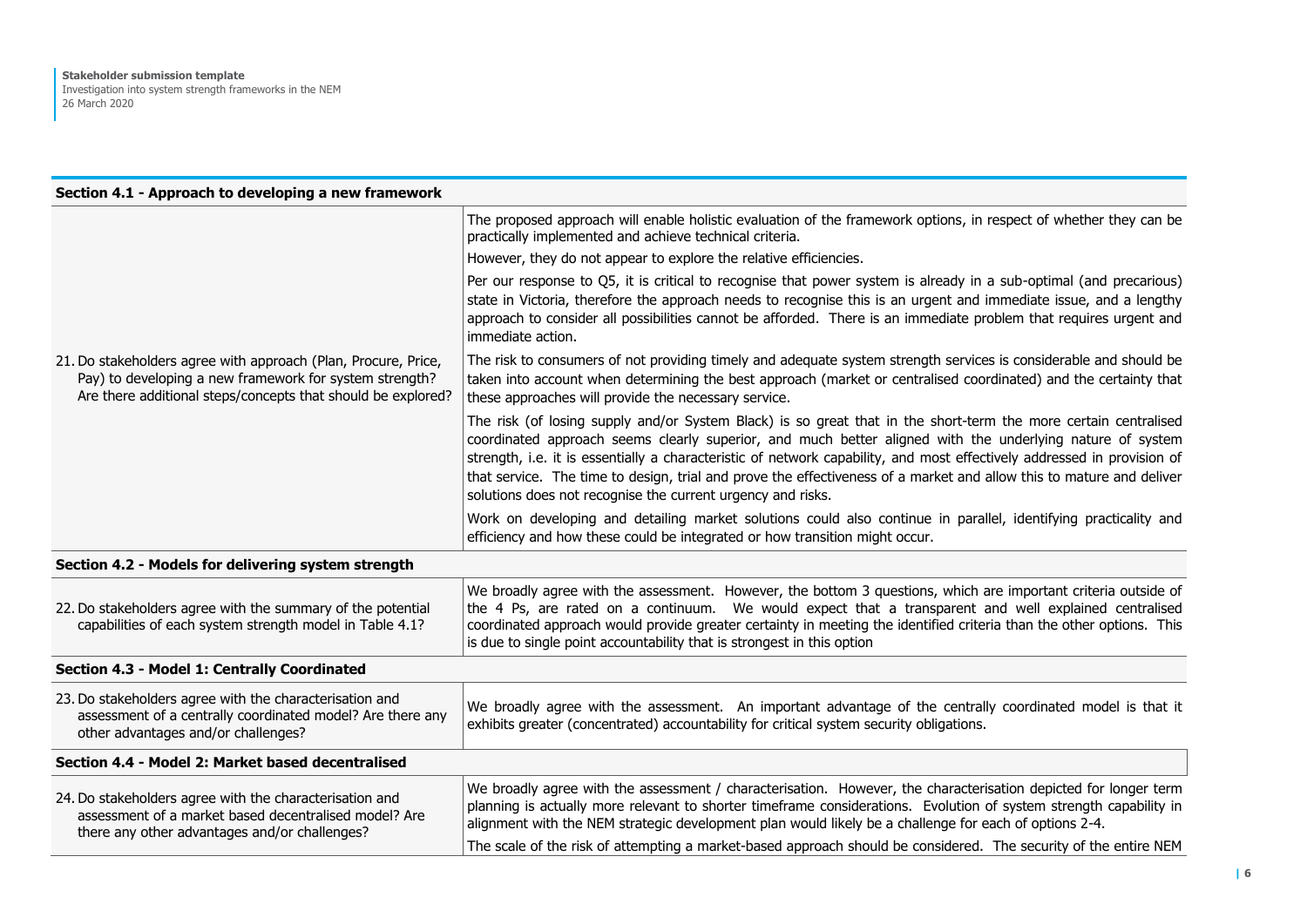|                                                                                                                                                                      | is at risk if appropriately located system strength services are not available when required.<br>Placing the<br>responsibility on a fledgling market for delivering sufficient levels of technical, location specific would seem<br>incongruous with the criticality and the immediate need.                                                                                       |
|----------------------------------------------------------------------------------------------------------------------------------------------------------------------|------------------------------------------------------------------------------------------------------------------------------------------------------------------------------------------------------------------------------------------------------------------------------------------------------------------------------------------------------------------------------------|
| Section 4.5 - Model 3: Mandatroy service provision                                                                                                                   |                                                                                                                                                                                                                                                                                                                                                                                    |
| 25. Do stakeholders agree with the characterisation and<br>assessment of a mandatory service provision model? Are<br>there any other advantages and/or challenges?   | As above. This approach has similar implications to the market-based model discussed in our response to Q24.                                                                                                                                                                                                                                                                       |
| Section 4.6 - Model 4: Access standard                                                                                                                               |                                                                                                                                                                                                                                                                                                                                                                                    |
| 26. Do stakeholders agree with the characterisation and<br>assessment of an access standard model? Are there any<br>other advantages and/or challenges?              | As above                                                                                                                                                                                                                                                                                                                                                                           |
| <b>Chapter 4 - General</b>                                                                                                                                           |                                                                                                                                                                                                                                                                                                                                                                                    |
| 27. Are there other model(s) stakeholders think should be<br>explored?                                                                                               | The consultation paper discusses the provision of system strength by synchronous generators as a by-product of<br>being dispatched (page 106). A methodology to properly value those system strength services and appropriately<br>compensate synchronous generators, and the effect on the overall cost of electricity should be explored.                                        |
| 28. What combiantions of models (i.e. hybrids) should be<br>explored further?                                                                                        | Models that provide for long term efficient provision (central procurement), ability to meet any near-term shortfalls<br>identified in operational context (AEMO procurement), and retention of a backstop mechanism (AEMO direction).                                                                                                                                             |
| 29. Do stakeholders have any suggestions as to how any/all the<br>models set out could be implemented or modified? Please<br>comment on any and all models possible. | In AusNet Services opinion, the needs of the power system require a centralised coordinated model for provision of<br>system strength, that provides a strong connection between the parties responsible for maintaining and operating a<br>stable, secure power system and those with responsibility to plan and implement the assets and services to ensure<br>this is achieved. |

## **CHAPTER 5** – SYSTEM STRENGTH IN DISTRIBUTION NETWORKS

|                                                                                                                | There are several features of distribution networks that add further complexity. These include:                                                                                                                                |
|----------------------------------------------------------------------------------------------------------------|--------------------------------------------------------------------------------------------------------------------------------------------------------------------------------------------------------------------------------|
|                                                                                                                | the common radial configuration of distribution networks, and having significantly lower capacity than<br>transmission networks, yet this does not dissuade large generators wanting to connect                                |
| 30. What factors make system strength provision in<br>distribution networks unique from transmission networks? | distribution networks are also planned with reference to the system strength at the transmission connection<br>point, such that there is high dependency on these levels not deteriorating, or rising above design thresholds  |
|                                                                                                                | as a result of above network characteristics, system strength is very locational and heavily dependent on the<br>impedance of the network elements down through the network, e.g. transformers and long, low capacity<br>lines |